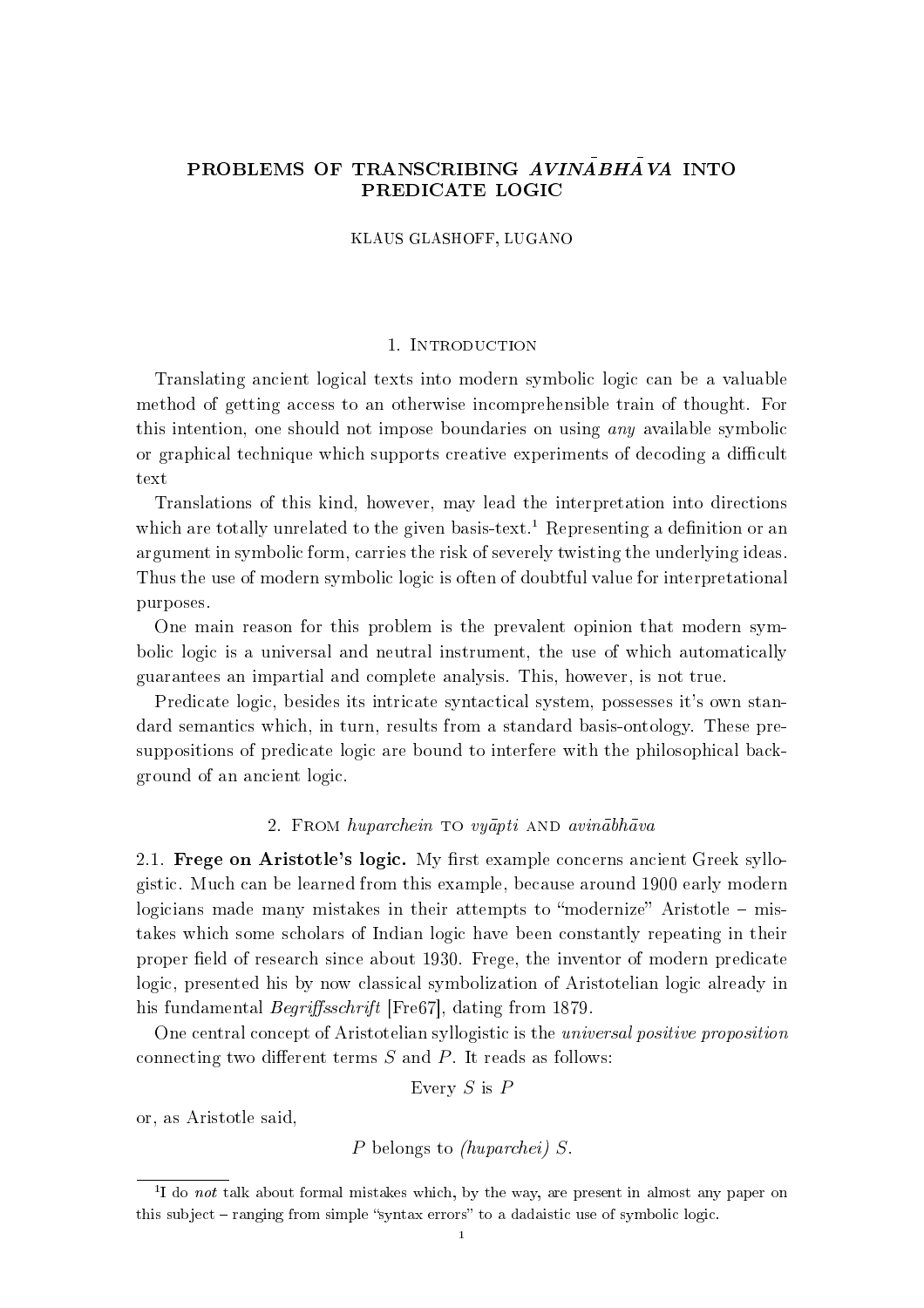Frege symbolized this (albeit in his own, different notation) as

(1) ∀x(Sx → P x).

which says: "For all individuals x: If x is (or: has the property) S, then x is P, too.

While this sounds plausible, the formula (1) nevertheless creates formal problems which are totally absent from Aristotle's original logic  $-a$  fact which caused logicians like Russell and Quine to talk about the faults of Aristotle's system. Today we know that this problem is an artefact of this special translation, and that there are better alternatives.<sup>2</sup>

2.2. Schayer on  $v\bar{u}$   $\bar{v}$  and  $\bar{v}$  are first application of modern predicate logic to the field of Indian logic took place around 1930, when the young Polish indologist Stanisław Schayer met the famous logician Łukasiewicz. Schayer studied the basics of modern predicate logic, and he presented an interpretation of the "Indian syllogism" within a predicate logical setting. $3$ 

Schayer's papers on  $Nu\bar{a}ya$  are not very convincing, to say the least.<sup>4</sup> Here I will only mention one of his central formulas. It is his *statement of vyapti* which established the connection between hetu H and  $s\bar{a}dhyaS$ :

(4) ∀x(Hx → Sx).

Schayer's  $v\bar{u}$  at exactly the same form as Frege's predicate logical translation of Aristotle's formula, (1)! We will address this fact later on.

2.3. Oetke on  $\arcsin \bar{a}$  on  $\arcsin \bar{a}$ . From now on, I will concentrate on Claus Oetke's monograph *Studies on the doctrine of trairupia*<sup>5</sup> because a major part of his arguments is based on the use of predicate logic in a manner which is typical of the problematic role symbolic formal logic plays in the Humanities. In his Studies , Oetke is concerned with the exact relation of the term  $\alpha$  *undiblation* of Vasubandhu's  $V\bar{a}davidhi$  to the Theory of trair $\bar{u}pya$ .

This methods stands and falls with the adequate interpretation and symbolization of the central term  $\alpha \text{v} \text{in} \bar{\alpha}$  because everything which follows depends directly on the symbolic representation of that term.

 $^2$ see e.g. [Nov80]. One of the basic rules of ancient Greek and medieval logic is the so called "subalternation" which reads

From "All S are  $P$ " it follows that "Some S are  $P$ "'.

Frege symbolized "Some  $S$  are  $P$ " by

(2)  $\exists x (Sx \wedge Px),$ 

and thus "subalternation" will be, in his system, translated into

(3) 
$$
\forall x (Sx \to Px) \to \exists x (Sx \land Px)
$$

This, however, is not a theorem of predicate logic! – While all this has been known since the great Polish logician Łukasiewicz published his book [Lu57] on Aristotelian logic in 1952, and since Corcoran's papers on Aristotelian logic during the beginning 70's of the last century, modern textbooks on logic still reproduce Frege's formulas.

<sup>3</sup>See his paper [Sch32].

<sup>4</sup>See [Gla04] for a detailled discussion of Schayer's method.  $5$ [Oet94]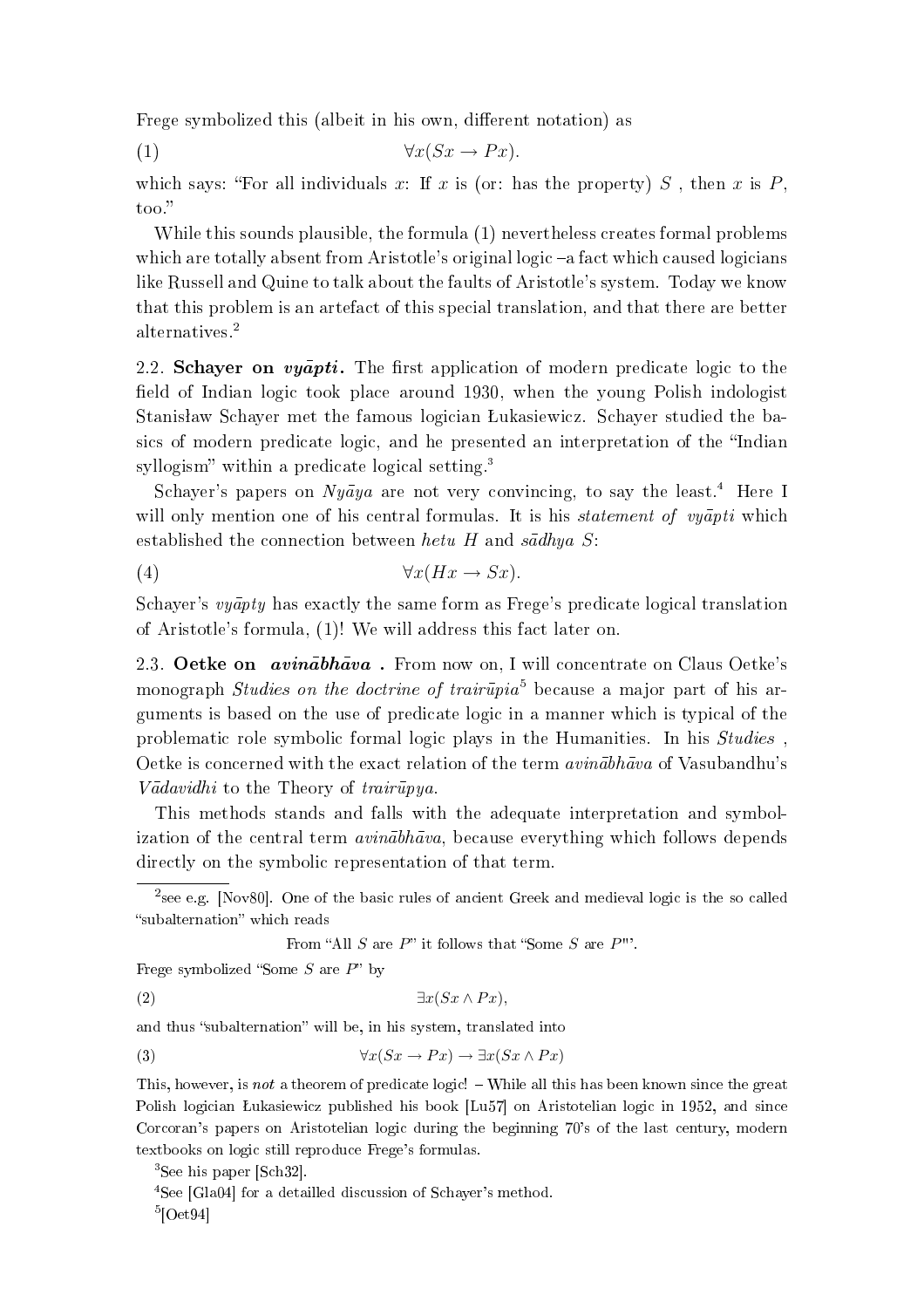In the chapter titled The inseparable connection, the author cites the most important passages from Vasubhandu's  $V\bar{a}davidhi$  together with his own translation and that of Frauwallner. Here we will reproduce one of these passages:

 $\mathbf{Def.}$ I tādragvinābhāvidharmopadaršanam hetuh.

The (logical) reason is the pronouncement of a property which

does not occur without a such (=which is inseparably connected with a probandum)."

Oetke then starts translating *avinabhava* into the symbolic "language" of predicate logic<sup>6</sup>. The result of this endeavor which we will comment on later, is the following formula:

(5)  $\forall x (Hx \rightarrow Sx).$ 

Strikingly, this is exactly the same formula which occurs in Schayer's translation of vyapti and in Frege's formula for Aristotle's huparchein.

Does this fact point to a common basis or a close connection of the corresponding concepts, or is this simply due to the coarseness of the special predicate logic formulation? I would rather say that this is simply lack of accuracy of discrimination. It reminds me of a Chinese cook, who was a master of various foreign cuisines. The only problem was that all his food even Italian spaghetti and Norwegian salmon  $heta$  had the typical taste of local Shanghai dishes  $\ldots$  By the way, his Chinese clients did not realize this – however, his Italian and Norwegian guests did!

The main problem with this formula is, however, that its semantical content and its ontological presuppositions do not have any relation to the ancient theories which it is supposed to translate. We will address this point in the next section.

### 3. Logic and ontology

Each system of symbolic formal logics has an intended, or standard semantics which is closely connected to certain ontological concepts, i.e. to ideas of what kind of things the symbols stand for, and in which way they are related to each other.

Modern predicate logic, due to its historical development, also has its own simple standard semantics: It "talks" about *individuals a, b, ...* possessing properties  $P$ , Q, .... The basic formula Pa signifies that an individual has the property  $P^7$ .

3.1.  $\bf Things,$  and "things"... Directly after his definition  $\bf Def.I^8,$   $\rm Oetke$  translates a passage of the  $V\bar{a}davidhi$ :

*Condition* 1. "A thing  $[= H; K.G.]$  which never occurs when such a [thing]  $[= S;$ K.G.], i.e. [a thing] of the same kind as the thing which has to be proven .... does not exist without a such.

Let us compare this to Oetke's own restatement (loc.cit. p. 12) which differs considerably from the original wording (for sake of comparison with Condition 1, I changed Oetke's  $A$  to  $H$ , and  $B$  to  $S$ ):

 $6_{\text{DD}}$ , 12-16 of his *Studies* 

<sup>&</sup>lt;sup>7</sup>There are, in addition, higher-order predicate symbols and corresponding higher-order relations.

<sup>8</sup>Oetke, loc.cit. p. 11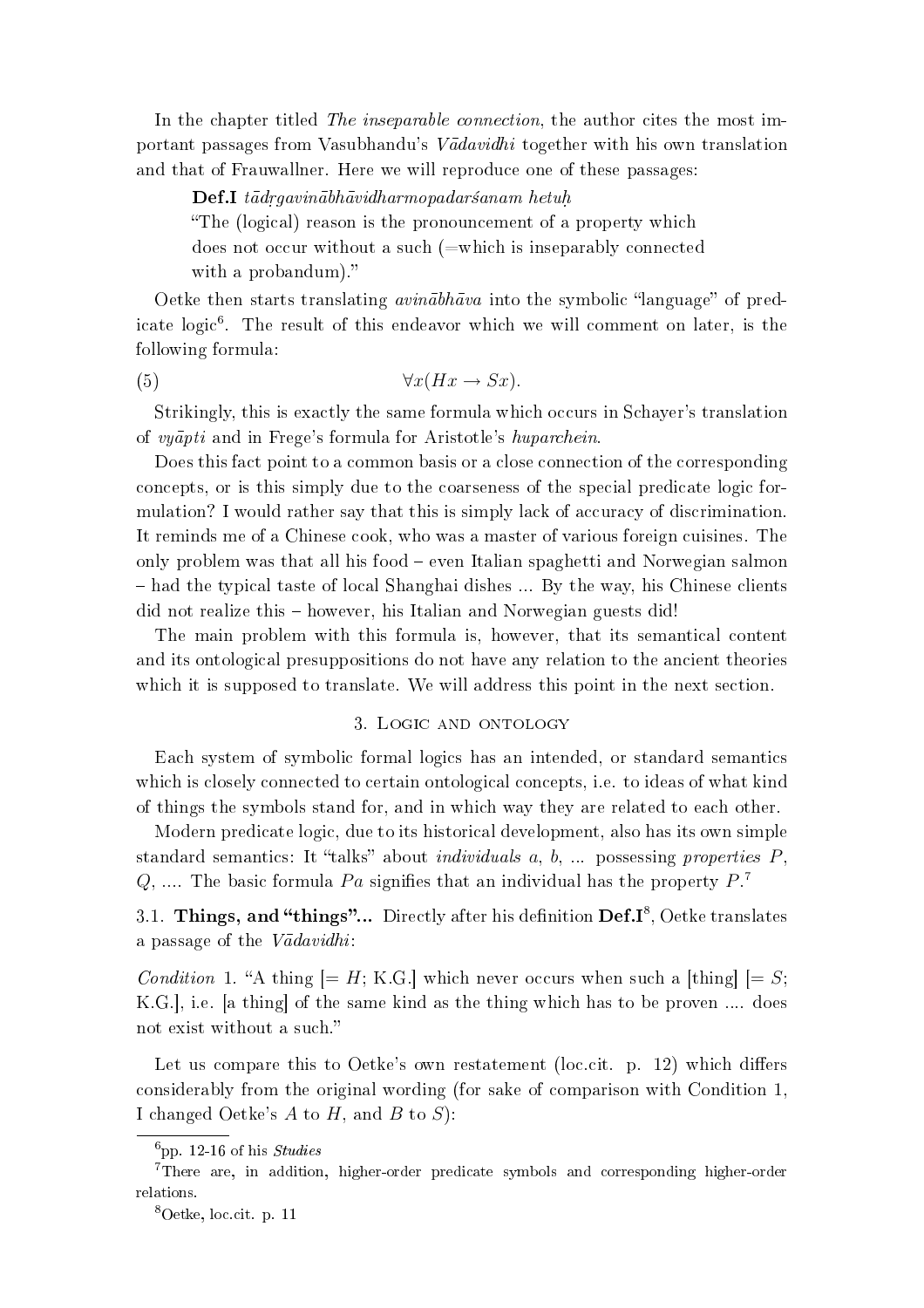Condition 2. "E2 There is no thing in which  $H$  occurs and  $S$  does not occur."

Obviously, within his Condition 2, Oetke uses the expression thing in a totally different way than in his translation of Vasubandhu's text, given in *Condition* 1! While, like in Def.I, the word *thing* denotes entities which Oetke names *properties*, he uses the same expression thing in Condition 2, as a notation for individuals. After this "transformation" it is easy to translate the altered text into predicate logic:

$$
NC: \neg \exists x (Hx \land \neg Sx).
$$

Within the system of predicate logic, this is equivalent to the desired proposition

$$
NC^* \colon \forall x (Hx \to Sx).
$$

By transforming the underlying text and changing the ontological concepts, Oetke has provided himself with the necessary prerequisites for translating  $\alpha \nu \dot{n} \bar{a} b \bar{h} \bar{a} v \bar{a}$ into standard predicate logic.

3.2. More "things". The next example, also from Oetke's Studies $^9$ , demonstrates how complicated and risky it is to perform intricate symbolic constructions, the consequences of which are not easy to control.

In order to apply the same formula (5) also for a more complex ontological situation, Oetke considers a world in which there exist, in addition, other entities called *spatio-temporal locations*. These locations possess properties, too  $-$  this is in order to construct a symbolization of the statement "There is fire on that mountain".

It can be shown<sup>10</sup> that Oetke's formal construction imply formulas which, when interpreted, represent statements which seem to be totally uncorrelated to the basic text of the Vadavidhi.

There is an elementary relation between objects and locations. This is the two-place relation  $R$  defined by

 $\epsilon Rx$ : "A certain object x is present at a special location  $\epsilon$ "

Now Oetke defines a new concept. If A is a property (of objects), he defines a related property,<sup>11</sup> of locations :

(6) 
$$
A\xi := \exists x (\xi Rx \wedge Ax)
$$

In plain words:

**Definition 3.1.** "A location  $\xi$  has the property A, if there exists an object x which is located at  $\xi$ , and which has the property A."

If, for example, there is a certain smoky piece of wood (an  $x$  with property  $A$ ) at a top of a certain mountain at a certain time (i.e., at a spatio-temporal location  $\xi$ ), then the definition implies that  $A\xi$  holds, i.e. that this location is smoky. Thus, in order for a *location* to have a certain property, there must be an object at that location possessing that property.

Given this definition, the fundamental *avinabhava* relation between *hetu H* and sadhya S, according to (5) and (6) is as follows:

(7) 
$$
\forall \xi (H\xi \to S\xi) = \forall \xi (\exists x (\xi Rx \land Hx) \to \exists x (\xi Rx \land Sx)),
$$

which, in plain words, signifies:

 $^{9}$ loc.cit. p. 13.

 $10$ There a two types or, spoken in technical terms, sorts of individuals which Oetke talks about: "Things" which are *objects* and "things" which are *locations*. In the following we will denote variables for *objects* by x, and variables for *locations* by  $\xi$ .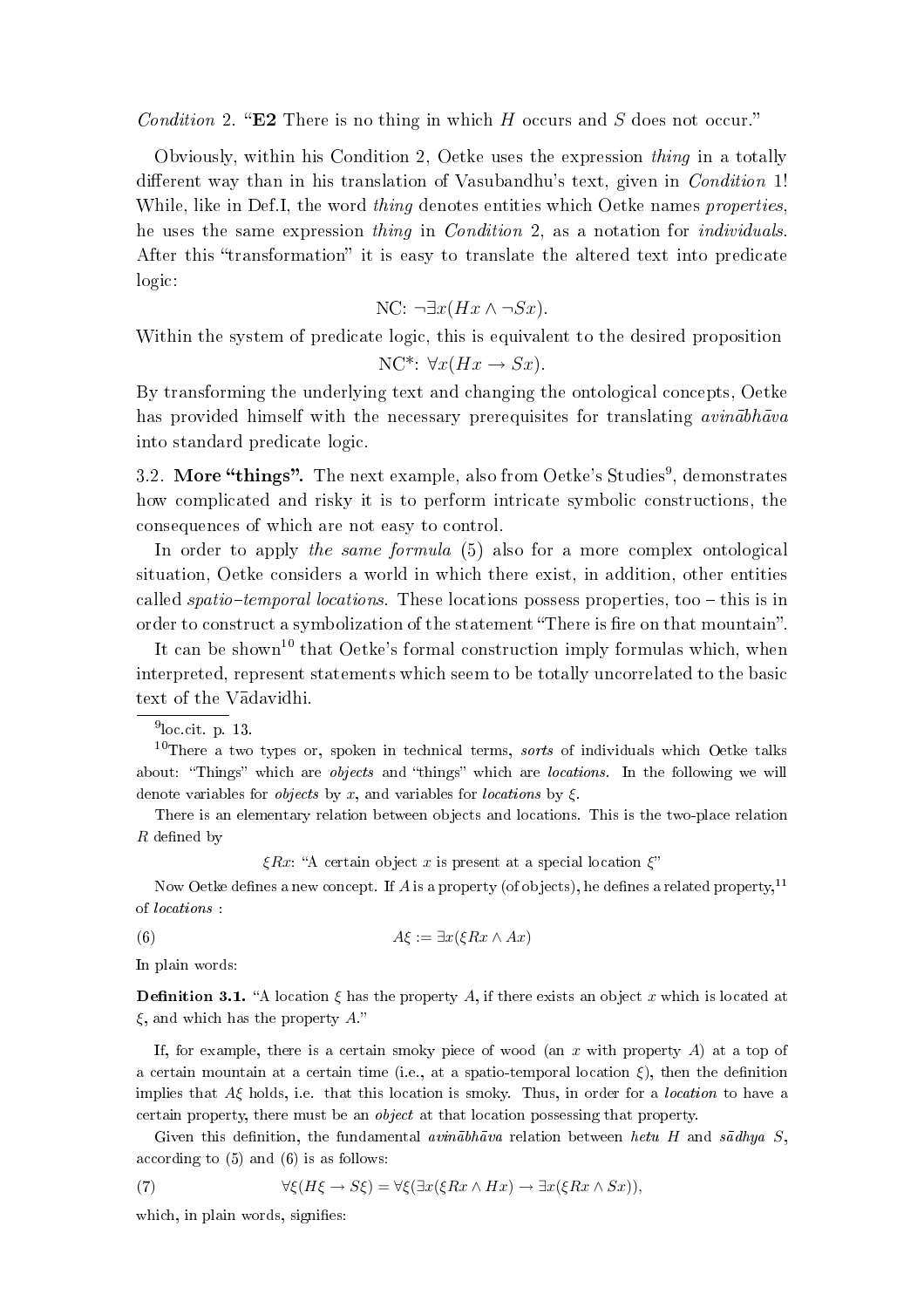If these are really unintended side-effects of the formal definition  $-$  how will one know whether a certain implication of the formal system is a fact, hidden in the text and brought to light by the symbolic system, or whether it is a phantom product of the symbolic system without any reference to the text under discussion?

There are a lot more problematic passages in Oetke's monograph which cannot be mentioned here. $12$ 

3.3. Existential import. There are some other topics which appear recurrently in papers on Indian logic. One of these is the condition of "existential import". In Oetke's paper, he introduces this condition,

 $(\exists x)(Hx)$ 

abruptly<sup>13</sup> without relating it to a specific passage of the underlying text. From then on it serves as a central means of classification on an on. I have, however, never seen only the slightest mention of such a "condition of existential import" in any ancient logic text  $\sim$  be it in Greek or Indian logic.

The fatal discussion on "existential import" has left its unpleasant traces in the history of Western logic within the context of how western logicians misinterpreted Aristotle's syllogistic. This, however, is a separate story, and I will only cite Thomas G. Nedzynski [Ned79]:

The problem of existential import developed along with the development of modern symbolic logic during the nineteenth century. The problem is peculiar to the standard predicate calculus. There never was a real problem of existential import within the traditional syllogistic logic - it was placed there in retrospect by the modern logicians.

"For all locations ξ, the following holds true: If there is, at the location ξ, an object with property  $H$  then there is a (possibly different!) object at the same location which has the property  $S$ ."

I am not sure that Oetke really had this interpretation in mind when he constructed his formal setting, leading to his definition (6). Why should he insist on the possibility of the existence of different objects realizing the properties H and S, respectively? Did he finds hints to such an idea in the  $V\bar{a}davidhi$ ?

 $12$ Irrespectively of the technical complications of Oetke's construction of different sorts of "things"  $-1$  doubt that the classical examples of Indian logic could be subsumed under his *avinabha* - formula. Let us look at the example "Sound is impermanent, because it originated from effort." We denote the properties being impermanent by  $S$ , and being originated by effort by  $H$ . According to Schayer and Oetke, the inseparable connection between  $H$  and  $S$  would be symbolized by

$$
\forall x (Hx \to Sx).
$$

Here, the variable x denotes the "things" in a certain universe; according to Oetke these "things" denote *objects* or *locations*. As "sound" certainly is neither an individual object nor a location, it must, in the symbolic system, be a property, let's say,  $P$ . However, for Oetke the paksa is an individual p (see, e.g. *Studies*, p. 24) with properties (*dharmas*). What one could do in order to avoid this dilemma is to enlarge once more the set of sorts  $-$  but would that make sense? Is'nt it better to consider *sound* as an abstract general term? Why should the terms "sound" and "produced" be placed at different semantical levels of the formal system?

 $13$ loc.cit., p.14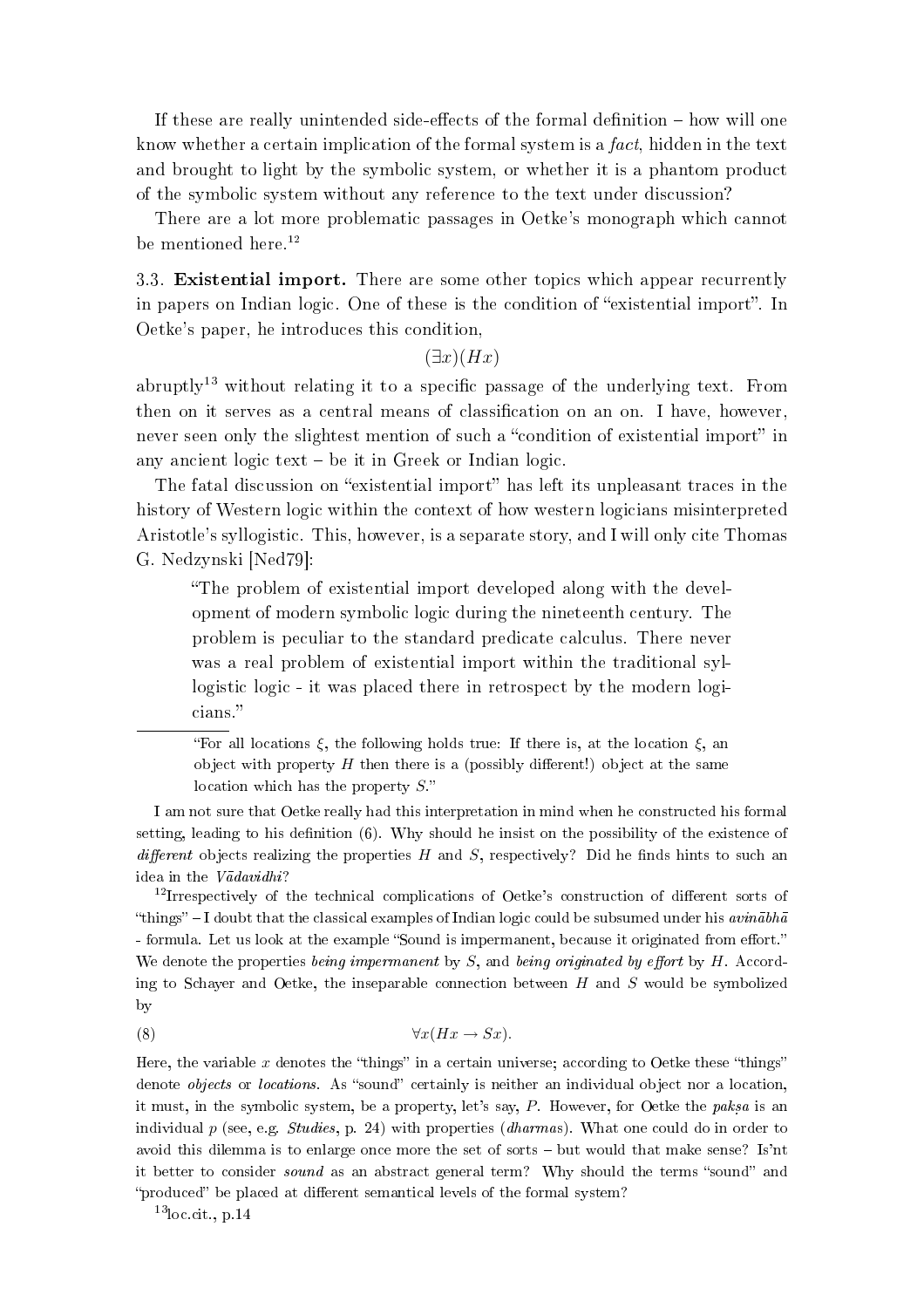Because of time restrictions, I will not step into the details of other problematical topics. Let me only refer to the notorious problem of material implication which, in my opinion, is not a suitable tool for symbolizing any philosophical founded theory of implication.  $14$  Nevertheless, material implication is the standard choice for most researchers who tried to symbolize  $\alpha \nu \bar{n} \bar{\alpha} b h \bar{\alpha} \nu \alpha$  or  $\nu \nu \bar{\alpha} p t i!$ 

## 4. On a hermeneutical maxim

In the Introduction to his *Studies* Oetke formulates a "hermeneutical maxim" which gives much weight to the process of symbolic representation of an ancient text. Oetke advocates the

 ... maxim of exploring in a systematical manner the totality of possible alternatives relative to a set of criteria  $\ldots$ <sup>"</sup>(p. 3)

Here the author talks of "all possible alternatives" without considering that the choice of a special symbolical system like predicate logic, already restricts the possible interpretations severely . It may set the focus on the old texts in a wrong way, automatically introduce an alien scheme and thus may even prevent any acceptable interpretation of the text. We have already pointed to a crass example of this type when we discussed the question of so called "existential import".

The following remark demonstrates Oetke's rather optimistic approach towards his own formal instruments (p. 5):

... even if some perspectives have not been adopted by an author or even in a whole tradition, the viewpoint in question might constitute objectively possible ways of looking upon some subject matter.

Mentioning objectivity with respect to his method reveals the fact that Oetke is unaware of the presuppositions inherent in predicate logic. This has the consequence that he does *not* generate all possibilities of an interpretation, but only those which are possible within a pre-chosen system. This may give the impression of being a complete classification, and, by the way, this statement may even be correct from a formal standpoint. But what is the value of completeness, if the possibilities generated during the classification process have absolutely nothing to do with the subject area? What is, for example, a classication good for which, for biological purposes, classifies all existing animals with respect to the number of their legs, from zero to 1000? This is, of course, a complete system (if no animal has more legs than a millepede)... but why, for example, *should* one collect man and bird into a common category?

#### 5. Final remarks

Scholars who use symbolic logic for the purpose of text-interpretation usually argue as follows:

.

```
(9) p \rightarrow q
```
 $14$ The problem is that in propositional logic, the truth of the expression

depends, in any interpretation, only on the truth values of  $p$  and  $q$ . Up to now, no one has claimed that Indian logicians ever understood implication in such a trivial "extensional" way.